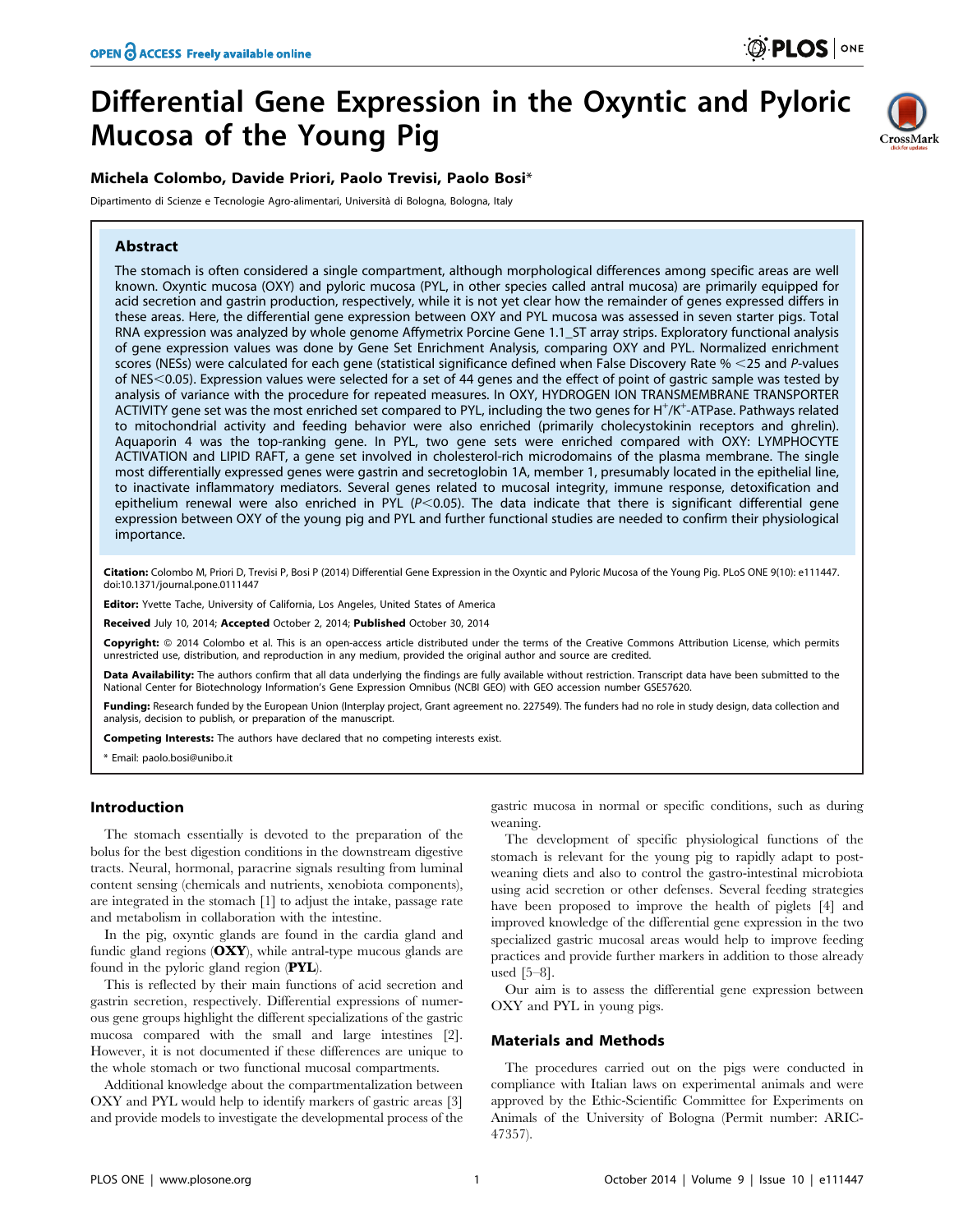# Animals and sample collection

Seven crossbred (Large White  $\times$  Landrace) male weaned pigs (5–6 weeks of age, 11.1 kg body weight, on average) were individually housed in cages and a standard post-weaning feed for five days. Then, after the morning meal, pigs were slaughtered by intracardiac injection (Tanax, 0.5 mL/kg body weight; Intervet Italia, Peschiera Borromeo, Italy), after being anaesthetized with sodium thiopental (10 mg/kg body weight). For each subject, the stomach was removed, opened along the greater curvature and washed in ice-cold PBS, and two samples with transmural sections were collected respectively for OXY in the great curvature between the cardiac gland region and for PYL in the pyloric gland region close to the pyloric sphincter. Samples were immediately frozen in liquid nitrogen and stored at  $-80^{\circ}$ C until use.

#### RNA Isolation, Microarray Processing, Quality Control

Total RNA was isolated from oxyntic and PYL collected from each subject, according to Qiagen RNeasy Midi Kit protocol (Qiagen, Hilden, Germany). To reduce the viscosity of the lysate, specimens (50 to 100 mg) were homogenized directly in the buffer RTL containing guanidine thiocyanate. All the other procedures were in agreement with the manufacturer protocol. Purity and integrity evaluation was assessed just before analysis by Agilent Bioanalyzer 2100. Total RNA was hybridized on Affymetrix Porcine Gene 1.1 ST array strips. Hybridized arrays were scanned on a GeneAtlas imaging station (Affymetrix, Santa Clara, CA, USA). Performance quality tests of the arrays including the labelling, hybridization, scanning and background signals by a Robust Multichip Analysis were performed on the CEL files using Affymetrix Expression Console. The intensity records were log2 transformed. Transcript data have been submitted to the National Center for Biotechnology Information's Gene Expression Omnibus (NCBI GEO) with GEO accession number GSE57620.

#### Gene quantification by real-time RT-PCR

Samples were validated by the quantification of the expression of H+/K+ Atpase  $\alpha$  (**ATP4A**); gastrin (**GAST**); ghrelin/obestatin prepropeptide (GHRL); polymeric immunoglobulin receptor (**PIGR**) genes by real-time quantitative PCR ( $RT-qPCR$ ). 1  $\mu$ g of total RNA was reverse-transcribed using the ImProm-II Reverse Transcription System (Promega), for all the genes, primers were designed based on a specific porcine nucleic acid sequence (Gen-Bank database) using Primer 3 version 0.4.0 [\(http://frodo.wi.mit.edu/primer3/\)](http://frodo.wi.mit.edu/primer3/). The primers sequences, amplicon length and annealing/extension temperatures are given in Table 1.

The RT-qPCR reaction was performed in a LightCycler Real-Time PCR Systems (Roche Applied Science) by a shuttle PCR (2 steps) following the procedure described by Trevisi et al. [9]. The expression data were normalized by geometric mean of the expression of the two housekeeping genes: hydroxymethylbilane synthase ( $HMBS2$ ) and ribosomal protein L4 ( $RPL4$ ). Primers and amplification conditions for the housekeeping genes are reported in Table 1.

#### Pathway Analysis and other statistics

Affymetrix Trascripts IDs, each one in general characterized by several exonic sequences, were associated with 13,406 human gene names based on the Sus scrofa Ensembl database (release 69, <www.ensembl.org>). For the processed gene expression values, exploratory functional analysis was done with Gene Set Enrichment Analysis using the C5.BP catalog of the gene sets (based on Gene Ontology) from Molecular Signatures Database v3.1([http://](http://www.broadinstitute.org/gsea/msigdb/Index.jsp) [www.broadinstitute.org/gsea/msigdb/Index.jsp\)](http://www.broadinstitute.org/gsea/msigdb/Index.jsp), comparing OXY with PYL. Normalized enrichment scores (NESs) were calculated for each gene set and statistical significance was defined when the False Discovery Rate % was  $\leq$  25 and the P-values of the  $NES$  were  $\leq 0.05$ , as suggested by the program. Enrichment score P-values were estimated using a gene set-based permutation test procedure.

From microarray analysis, expression values were obtained for a preselected set of 45 genes, identified on the basis of the literature [2] and our previous observations. The effect of the kind of gastric mucosa (OXY or PYL) was tested on these data by analysis of variance with the SAS GLM (SAS Inst. Inc., Cary, NC, USA) procedure for repeated measures (each pig).

## Results

In OXY, a total of 18 gene sets were significantly enriched compared with PYL (Table 2). HYDROGEN ION TRANS-MEMBRANE TRANSPORTER ACTIVITY was the gene set most differentially enriched, which includes the two genes for  $\mathrm{H}^+$ / K+ -ATPase, fundamental enzyme for acid secretion; pathways related to mitochondrial activity and feeding behavior were also enriched (the last involving primarily cholecystokinin receptors, GHRL and the anorexigenic neuropeptide W). Aquaporin 4, water-selective channel protein present in the plasma membranes, was the top-ranking gene.

In PYL, only two gene sets were significantly enriched compared with OXY: LYMPHOCYTE ACTIVATION, with interleukin 7 ranking first, and LIPID RAFT, a gene set involved in specialized membrane domains composed mainly of cholesterol and sphingolipids. The single gene most differentially expressed was GAST, the peptide hormone produced in pylorus by G cells. The second most differentially expressed gene was **SCGB1A1**, secretoglobin, family 1A, member 1, presumably located in the epithelial line, to inactivate inflammatory mediators.

Among the set of pre-selected genes, 16 genes were more expressed in OXY compared with PYL (Table 3). These genes were related to acid secretion and pH homeostasis (ATP4A; anion exchanger 2) and were ion and water channels (potassium voltagegated channel, isk-related family, member  $2 -$ **KCNE2**; potassium inwardly rectifying channel, subfamily J, member 13 and member 15– KCNJ13 and KCNJ15; chloride intracellular channel 6– CLIC6; aquaporin 4), endocrine mediators, growth factors, receptors and binding proteins (insulin-like growth factor binding protein 5– **IGFBP5**; GHRL; epidermal growth factor - **EGF**) or related to digestion, nutrient uptake and transport (pepsinogen B and C; chitinase, acidic; lipoprotein lipase; solute carrier family 2, facilitated glucose transporter, member 4).

Among the set of pre-selected genes, 16 genes were more expressed in PYL compared with OXY (Table 4). These genes were cell adhesion factors and regulators of tight junctions (Olfactomedin 4; Claudin 2 and 7) and were related to epithelial protection, immunity and detoxifying enzymes (lysozyme; polymeric immunoglobulin receptor; cytochrome P450, family 3, subfamily A, polypeptide  $4-$  CYP3A46; secretoglobin, family 1A, member 1 (uteroglobin) –  $SCGBIA1$ ); transcription factors (Meis homeobox 2; SRY (sex determining region Y)-box 21; leucine-rich repeat containing G protein-coupled receptor  $5- \textit{LCR5}$ ), endocrin mediators, growth factors, receptors and binding proteins (somatostatin; GAST), digestive enzymes, or nutrient transporters (gastric intrinsic factor), and others (aldo-keto reductase family 1, member C1; cysteine dioxygenase 1; adenylate kinase 5).

Other genes, characterizing the gastric mucosa versus the intestinal mucosae in mice, were not affected by the type of gastric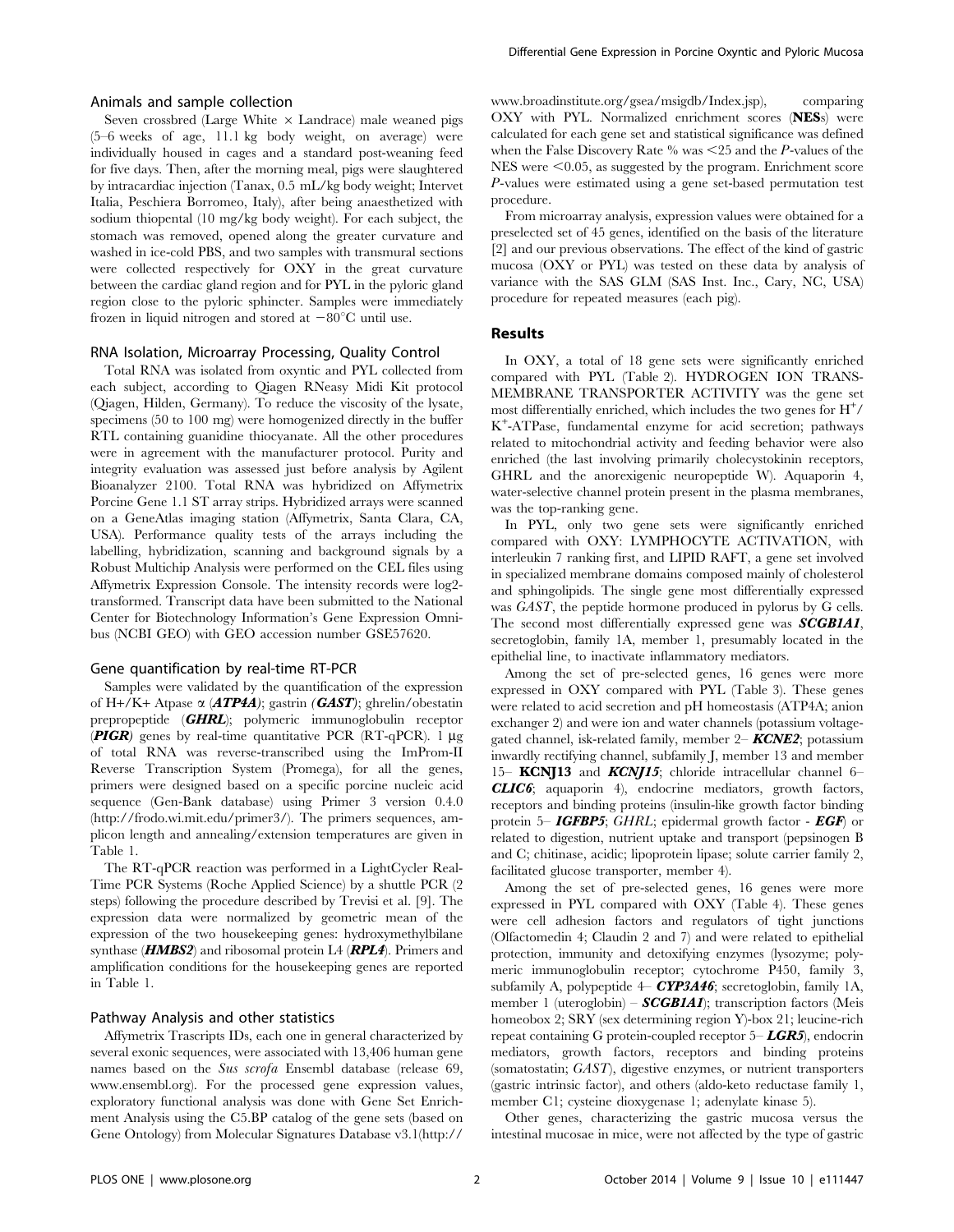Table 1. Primers information and RT-qPCR conditions used in the trial.

| Gene        | <b>NCBI</b> accession<br>number | Oligo sequence $(5' \rightarrow 3')$ |                                                          | <b>Amplicon</b><br>length | Annealing      |
|-------------|---------------------------------|--------------------------------------|----------------------------------------------------------|---------------------------|----------------|
| ATP4A       | M22724                          | <b>Forward Reverse</b>               | GCATATGAGAAGGCCGAGAG<br><b>TGGCCGTGAAGTAGTCAGTG</b>      | $151$ pb                  | $57^{\circ}$ C |
| GAST        | NM 001004036                    | Forward Reverse                      | <b>GACTCTGCGCCTATGTCCTG</b><br><b>GCTCTTTGCCCCTGTTGG</b> | 133 bp                    | $60^{\circ}$ C |
| <b>GHRL</b> | NM213807                        | <b>Forward Reverse</b>               | <b>GAACAGAGGTGGCTGGTCTC</b><br>ACAGGGGAGACAAGGAAAGG      | $202$ pb                  | $62^{\circ}$ C |
| PIGR        | NM 214159.1                     | Forward Reverse                      | AGCCAACCTCACCAACTTCC<br>CTGCTAATGCCCAGACCAC              | 105 bp                    | $62^{\circ}$ C |
| <b>HMBS</b> | DO845174                        | <b>Forward Reverse</b>               | AGGATGGGCAACTCTACCTG<br>GATGGTGGCCTGCATAGTCT             | 83 bp                     | $62^{\circ}$ C |
| RPL4        | DO845176                        | <b>Forward Reverse</b>               | CAAGAGTAACTACAACCTTC<br><b>GAACTCTACGATGAATCTTC</b>      | $122$ bp                  | $60^{\circ}$ C |

<sup>1</sup>ATP4A, H+/K+ Atpase a; GAST, gastrin; GHRL, ghrelin/obestatin prepropeptide; PIGR, polymeric immunoglobulin receptor; HMBS, hydroxymethylbilane synthase; RPL4, ribosomal protein L4.

doi:10.1371/journal.pone.0111447.t001

mucosa (Table 5): ATPase, class V, type 10D– ATP10D; carbonic anhydrase 2 & 11; gastrokine 1; protein disulfide isomerase (PDI) family A, 3 & 4; Mucin 1; glutathione peroxidase 1; glutathione Stransferase alpha 4; fatty acid binding protein 5; sodium iodide symporter, member 5; pancreatic amylase.

The validation of the microarray data by quantitative real-time PCR analysis of four representative genes (ATP4A, GAST, GHRL, PIGR) is reported in table 6. The variations for the two different mucosae were confirmed for all the genes by the quantitative real-time PCR analysis.

# Table 2. Gene sets enriched in oxyntic and pyloric mucosae of young pigs.

| <b>Name</b>                                                                   | Size <sup>1</sup> | NES <sup>2</sup> | $FDR3$ q-value |
|-------------------------------------------------------------------------------|-------------------|------------------|----------------|
| Oxyntic mucosa                                                                |                   |                  |                |
| HYDROGEN ION TRANSMEMBRANE TRANSPORTER ACTIVITY                               | 20                | 2.172            | 0.002          |
| <b>MITOCHONDRION</b>                                                          | 268               | 2.149            | 0.002          |
| MITOCHONDRIAL MEMBRANE PART                                                   | 39                | 2.094            | 0.002          |
| MITOCHONDRIAL RESPIRATORY CHAIN                                               | 18                | 2.029            | 0.009          |
| MITOCHONDRIAL INNER MEMBRANE                                                  | 50                | 2.029            | 0.008          |
| <b>CELLULAR RESPIRATION</b>                                                   | 16                | 1.990            | 0.014          |
| MONOVALENT_INORGANIC_CATION_TRANSMEMBRANE_TRANSPORTER_ACTIVITY                | 24                | 1.981            | 0.014          |
| ORGANELLE INNER MEMBRANE                                                      | 56                | 1.956            | 0.019          |
| <b>FEEDING BEHAVIOR</b>                                                       | 21                | 1.955            | 0.018          |
| MITOCHONDRIAL PART                                                            | 104               | 1.896            | 0.040          |
| INORGANIC CATION TRANSMEMBRANE TRANSPORTER ACTIVITY                           | 44                | 1.877            | 0.050          |
| MITOCHONDRIAL_MEMBRANE                                                        | 64                | 1.847            | 0.071          |
| ENERGY_DERIVATION_BY_OXIDATION_OF_ ORGANIC_COMPOUNDS                          | 31                | 1.823            | 0.088          |
| MITOCHONDRIAL ENVELOPE                                                        | 73                | 1.797            | 0.108          |
| CHEMOKINE_ACTIVITY                                                            | 28                | 1.760            | 0.150          |
| CHEMOKINE RECEPTOR BINDING                                                    | 29                | 1.740            | 0.176          |
| HYDROLASE ACTIVITY ACTING ON CARBON NITROGEN NOT PEPTIDEBONDSIN LINEAR AMIDES | 17                | 1.692            | 0.246          |
| LIGAND DEPENDENT NUCLEAR RECEPTOR ACTIVITY                                    | 22                | 1.679            | 0.248          |
| ATPASE ACTIVITY COUPLED TO TRANSMEMBRANE MOVEMENT OF IONS                     | 21                | 1.660            | 0.247          |
| Pyloric mucosa                                                                |                   |                  |                |
| LYMPHOCYTE ACTIVATION                                                         | 49                | $-1.770$         | 0.236          |
| LIPID RAFT                                                                    | 24                | $-1.760$         | 0.221          |

<sup>1</sup>Number of genes in the set.

2 Normalized enrichment score. <sup>3</sup>False discovery rate.

doi:10.1371/journal.pone.0111447.t002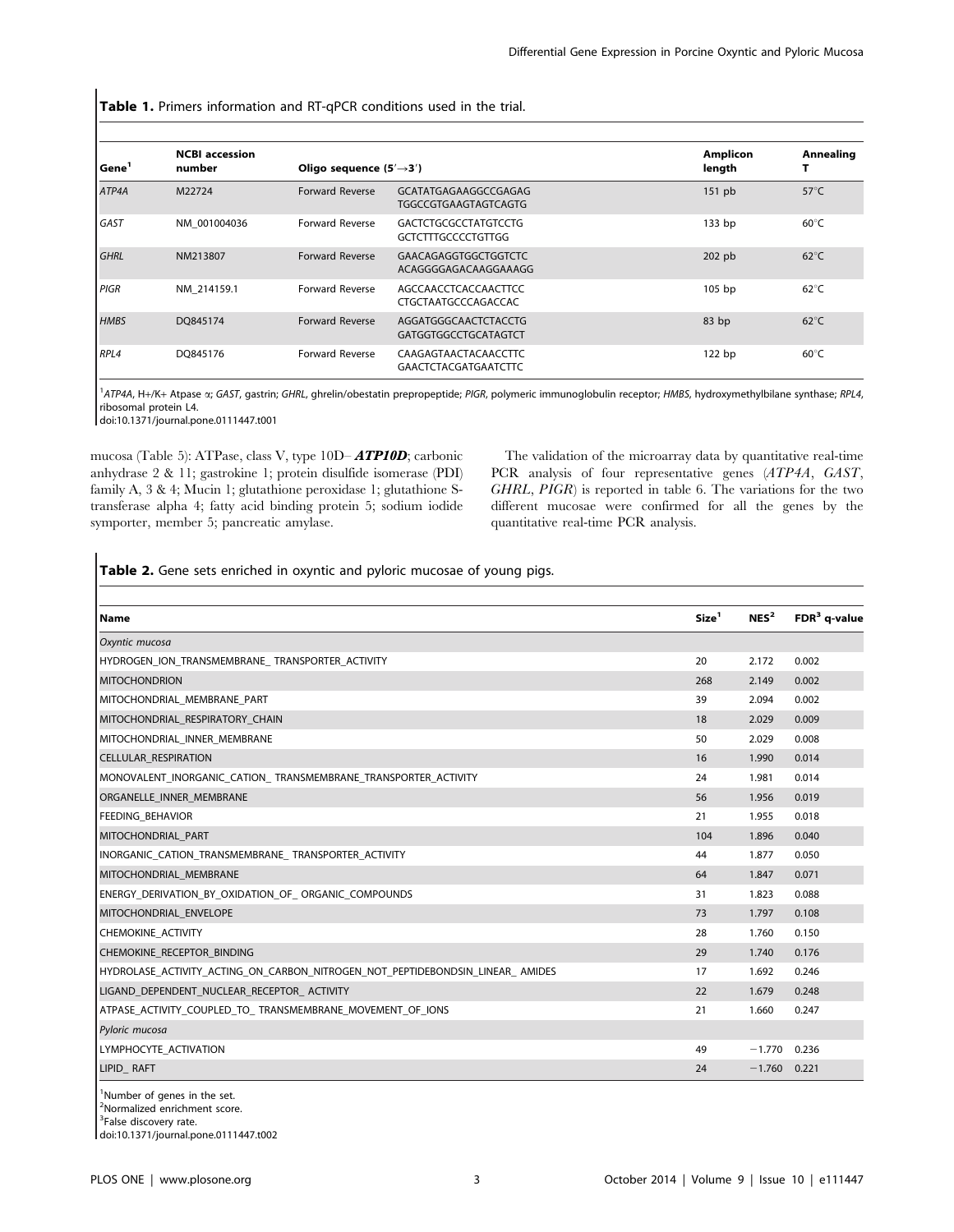Table 3. Genes that were more expressed ( $P< 0.05$ ) in OXY mucosa, a priori selected for their relevance in the stomach, compared with PYL mucosa<sup>1</sup>.

|                                                                     |                     | Gastric mucosa <sup>2</sup> |            |            |
|---------------------------------------------------------------------|---------------------|-----------------------------|------------|------------|
| <b>Gene product</b>                                                 | Gene name           | OXY                         | <b>PYL</b> | <b>SEM</b> |
| Acid secretion and pH homeostasis                                   |                     |                             |            |            |
| $H^+/K^+$ Atpase $\alpha$                                           | ATP4A               | 12.1                        | 4.6        | 0.09       |
| Anion exchanger 2                                                   | SLC4A2              | 10.0                        | 7.9        | 0.12       |
| Ion and water channels                                              |                     |                             |            |            |
| Potassium voltage-gated channel, Isk-related family, member 2       | KCNE2               | 10.2                        | 3.9        | 0.20       |
| Potassium inwardly rectifying channel, subfamily J, member 13       | KCNJ13              | 8.0                         | 3.3        | 0.27       |
| Potassium inwardly rectifying channel, subfamily J, member 15       | KCNJ15              | 8.8                         | 3.7        | 0.17       |
| Chloride intracellular channel 6                                    | CLIC <sub>6</sub>   | 10.7                        | 4.0        | 0.14       |
| Aquaporin 4                                                         | AQP4                | 9.5                         | 3.0        | 0.26       |
| Endocrine mediators, growth factors, receptors and binding proteins |                     |                             |            |            |
| Insulin-like growth factor binding protein 5                        | <b>IGFBP5</b>       | 10.1                        | 8.5        | 0.25       |
| Ghrelin/Obestatin Prepropeptide                                     | <b>GHRL</b>         | 9.9                         | 7.8        | 0.38       |
| Epidermal growth factor                                             | EGF                 | 9.4                         | 5.1        | 0.41       |
| Digestive enzymes, nutrient uptake and transport                    |                     |                             |            |            |
| Pepsinogen B                                                        | PGB                 | 11.9                        | 10.4       | 0.13       |
| Pepsinogen C                                                        | <b>PGC</b>          | 12.2                        | 11.3       | 0.14       |
| Chitinase, acidic                                                   | <b>CHIA</b>         | 12.2                        | 7.8        | 0.19       |
| Lipoprotein lipase                                                  | LPL                 | 9.8                         | 7.6        | 0.46       |
| Solute carrier family 2 (facilitated glucose transporter), member 4 | SLC <sub>2</sub> A4 | 8.7                         | 6.4        | 0.36       |
| <b>Others</b>                                                       |                     |                             |            |            |
| Alcohol dehydrogenase, iron containing, 1                           | ADHFE1              | 6.9                         | 5.6        | 0.32       |

 ${}^{1}$ OXY = oxyntic mucosa; PYL = pyloric mucosa.

<sup>2</sup>Mean values, expressed as log2 of intensity values.

doi:10.1371/journal.pone.0111447.t003

# Discussion

#### Expression in oxyntic mucosa

As expected, the comparison of OXY with PYL mucosa revealed a greater differentiation of OXY due to the presence of parietal cells responsible for the gastric hydrochloric acid secretion into the lumen of the stomach. This finding implies the powerful activation of  $H^+/K^+$ -ATPase to transport  $H^+$  across the apical membrane of parietal cells and explains the differential enrichment of genes collected in the pathway HYDROGEN ION TRANSMEMBRANE TRANSPORTER ACTIVITY. The enrichment of many MITOCHONDRIAL genes and pathways involved in membranes activity, oxidative phosphorylation and respiratory chain show the high ATP production and the massive use of energy primarily for proton pumping in oxyntic paretial cells. Interestingly, the gene for nicotinamide nucleotide transhydrogenase was enriched in OXY and present in both of these groups of genes and its activity is likely related to ATP biosynthesis [10] or free radical detoxification [11] in the cell. The hydrochloric acid secretion requires the exchange of bicarbonate for chloride ions; anion exchanger 2 contributes to basolateral membrane HCO3- transport [12]. Its observed gene upgrade confirms the relevance of this transporter for the ionic balance in the oxyntic mucosa, in agreement with observations of knock-out mice for this gene [13].

Class V ATP10D, which encodes phospholipid-translocating ATPase, was enriched in both in OXY and PYL mucosae while previously it has been shown to be localized in murine parietal cells [2]. However, the similar gene expression observed in our survey for OXY and PYL may indicate that this enzyme involved in the phospholipid translocation may be not only related to  $H^+$ / K+ +-ATPase membranes in parietal cells but also to the formation or reorganization of cellular or intracellular membranes or vesicular trafficking in the PYL [14]. Carbonic anhydrases catalyze the bidirectional conversion of carbon dioxide and water to bicarbonate and protons required for acid secretion. The enrichment in the transcripts for carbonic anhydrase 2 (cytosolic) and 11 (catalytic), which was observed in gastric corpus of mice in confront with intestinal segments [2], is observed in both gastric mucosae here. This result suggests that, beside the involvement of acid secretion, these carbonic anhydrases also serve to maintain the mucus-bicarbonate barrier by the mucus-producing epithelial cells in both gastric areas.

Regulation of the  $K^+$  balance in gastric surface cells and parietal cells is also relevant. Several genes transcribing for K<sup>+</sup> channels were more strongly expressed in OXY than in PYL. KCNE2, which was the most expressed in parietal cells, in mice is associated with potassium the voltage-gated channel, KQTlike subfamily, member 1  $(KCNOI)$ , forming an heterodimeric potassium channel [15]. The control of  $K^+$  fluxes to cytosol by this complex has relevance for acid secretion and is independent of H<sup>+</sup> /K<sup>+</sup> -ATPase activity in mice [15]. KCNQ1 was not present on our microarray chip. Therefore no data are available. However, KCNE2, which forms a complex with KCNQ1 to provide K-efflux for acid secretion in stimulated parietal cells [15] was highly expressed in OXY in our analysis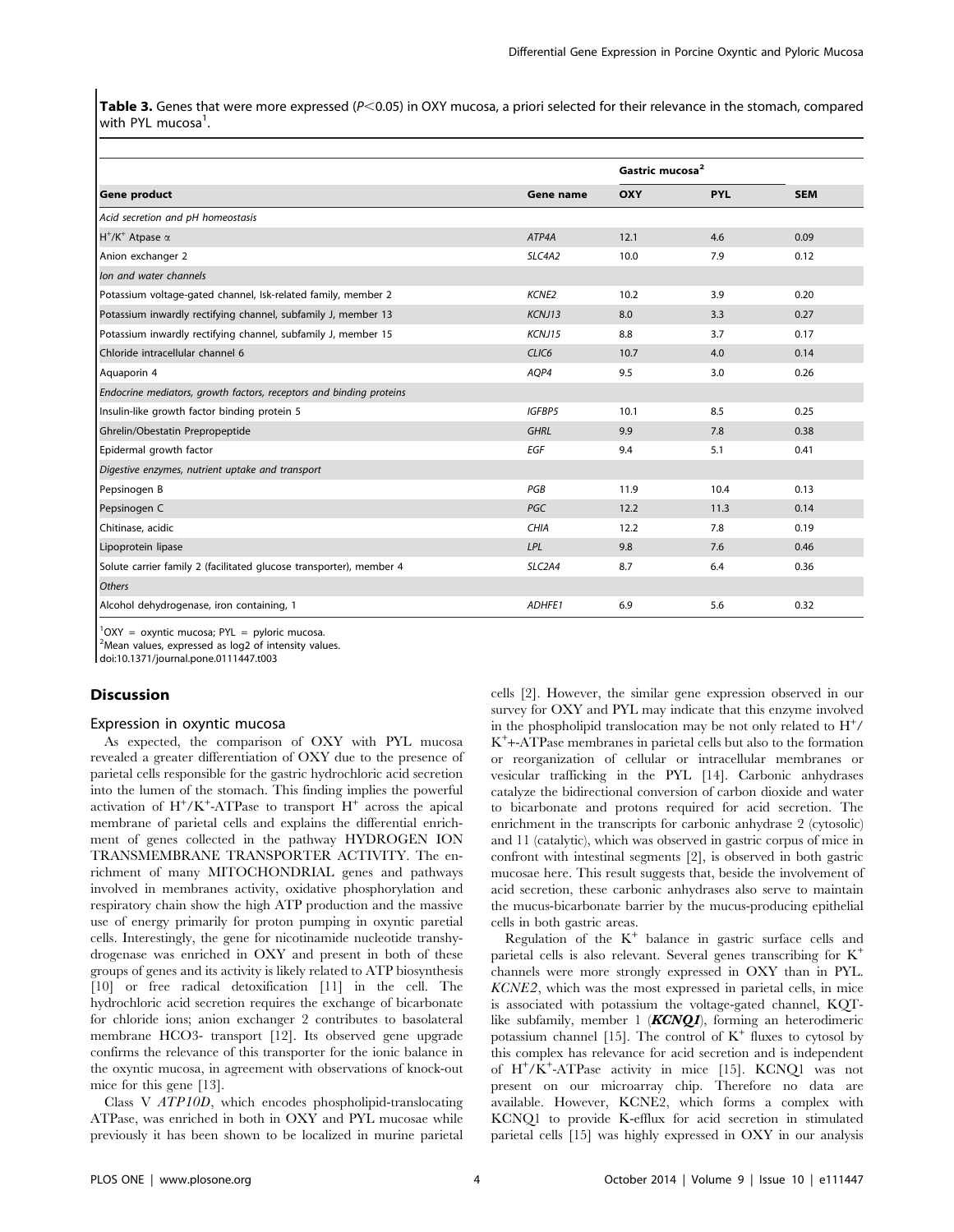| Table 4. Genes that were more expressed (P<0.05) in PYL mucosa, a priori selected for their relevance in the stomach, compared with OXY mucosa           |                                  |                             |      |      |
|----------------------------------------------------------------------------------------------------------------------------------------------------------|----------------------------------|-----------------------------|------|------|
|                                                                                                                                                          |                                  |                             |      |      |
|                                                                                                                                                          |                                  | Gastric mucosa <sup>2</sup> |      |      |
| Gene product                                                                                                                                             | Gene name                        | OXY                         | PYL  | SEM  |
| Cell adhesion factors and tight junction regulation                                                                                                      |                                  |                             |      |      |
| Olfactomedin 4                                                                                                                                           | OLFM4                            | 4.8                         | 9.4  | 0.69 |
| Claudin 7                                                                                                                                                | CLDN7                            | 5.8                         | 9.1  | 0.33 |
| Claudin <sub>2</sub>                                                                                                                                     | CLDN2                            | 5.0                         | 7.5  | 0.48 |
| Epithelial protection, immunity and detoxifying enzymes                                                                                                  |                                  |                             |      |      |
| Lysozyme                                                                                                                                                 | LYZ                              | 10.3                        | 11.7 | 0.22 |
| Polymeric immunoglobulin receptor                                                                                                                        | PIGR                             | 8.3                         | 10.4 | 0.23 |
| Cytochrome P450, family 3, subfamily A, polypeptide 4                                                                                                    | CYP3A46                          | 4.3                         | 7.9  | 0.52 |
| Secretoglobin, family 1A, member 1 (uteroglobin)                                                                                                         | SCGB <sub>1</sub> A <sub>1</sub> | 3.8                         | 8.0  | 0.57 |
| Transcription factors                                                                                                                                    |                                  |                             |      |      |
| Meis homeobox 2                                                                                                                                          | MEIS <sub>2</sub>                | 7.0                         | 9.1  | 0.17 |
| SRY (sex determining region Y)-box 21                                                                                                                    | SOX21                            | 5.5                         | 6.5  | 0.18 |
| Leucine-rich repeat containing G protein-coupled receptor 5                                                                                              | LGR5                             | 3.6                         | 5.6  | 0.29 |
| Endocrin mediators, growth factors, receptors and binding proteins                                                                                       |                                  |                             |      |      |
| Somatostatin                                                                                                                                             | SST                              | 9.4                         | 11.4 | 0.24 |
| Gastrin                                                                                                                                                  | GAST                             | 5.5                         | 10.6 | 0.30 |
| Digestive enzymes, nutrient uptake and transport                                                                                                         |                                  |                             |      |      |
| Gastric intrinsic factor                                                                                                                                 | GIF                              | 10.0                        | 11.4 | 0.37 |
| <b>Others</b>                                                                                                                                            |                                  |                             |      |      |
| Aldo-keto reductase family 1, member C1                                                                                                                  | AKR <sub>1C1</sub>               | 4.3                         | 8.0  | 0.48 |
| Cysteine dioxygenase 1                                                                                                                                   | ioco                             | $\overline{51}$             | 7.9  | 0.50 |
| Adenylate Kinase 5                                                                                                                                       | AK5                              | 41                          | 7.3  | 0.25 |
| <sup>2</sup> Mean values, expressed as log2 of intensity values.<br>OXY = oxyntic mucosa; PYL = pyloric mucosa.<br>doi:10.1371/journal.pone.0111447.t004 |                                  |                             |      |      |

| 5                                                                                                                               |
|---------------------------------------------------------------------------------------------------------------------------------|
| $-200$                                                                                                                          |
|                                                                                                                                 |
|                                                                                                                                 |
|                                                                                                                                 |
|                                                                                                                                 |
|                                                                                                                                 |
|                                                                                                                                 |
| i<br>i                                                                                                                          |
| í                                                                                                                               |
|                                                                                                                                 |
| Í                                                                                                                               |
|                                                                                                                                 |
|                                                                                                                                 |
| ississississis                                                                                                                  |
|                                                                                                                                 |
|                                                                                                                                 |
| j                                                                                                                               |
|                                                                                                                                 |
| $\ddot{\phantom{a}}$<br>I                                                                                                       |
|                                                                                                                                 |
|                                                                                                                                 |
|                                                                                                                                 |
|                                                                                                                                 |
|                                                                                                                                 |
|                                                                                                                                 |
|                                                                                                                                 |
|                                                                                                                                 |
| ֚֓                                                                                                                              |
| ;<br>$-1.1$                                                                                                                     |
| ,                                                                                                                               |
| <u>:</u>                                                                                                                        |
| うりりりっこ<br>and the state of the state of the state of the state of the state of the state of the state of the state of th        |
| ۱                                                                                                                               |
| ı                                                                                                                               |
| بملمين أسمنيمه مصنعت                                                                                                            |
|                                                                                                                                 |
|                                                                                                                                 |
|                                                                                                                                 |
|                                                                                                                                 |
| )<br>)<br>)                                                                                                                     |
|                                                                                                                                 |
|                                                                                                                                 |
| -<br>-<br>-<br>-<br>-<br>-                                                                                                      |
|                                                                                                                                 |
| í                                                                                                                               |
|                                                                                                                                 |
|                                                                                                                                 |
| )<br>)<br>)                                                                                                                     |
|                                                                                                                                 |
| ֦֧֦֧֦֧֦֧֦֧֦֧֦֧֦֧֦֧֦֧֦֧֦֧֦֧֦֧֦֚֬                                                                                                 |
| ī                                                                                                                               |
| $\mathcal{L}^{\text{max}}_{\text{max}}$ and $\mathcal{L}^{\text{max}}_{\text{max}}$ and $\mathcal{L}^{\text{max}}_{\text{max}}$ |
| j<br>)<br>expresse                                                                                                              |
|                                                                                                                                 |
|                                                                                                                                 |
|                                                                                                                                 |
|                                                                                                                                 |
|                                                                                                                                 |
|                                                                                                                                 |
|                                                                                                                                 |
|                                                                                                                                 |
|                                                                                                                                 |
|                                                                                                                                 |
|                                                                                                                                 |
|                                                                                                                                 |
|                                                                                                                                 |
|                                                                                                                                 |
|                                                                                                                                 |
|                                                                                                                                 |
|                                                                                                                                 |
|                                                                                                                                 |
|                                                                                                                                 |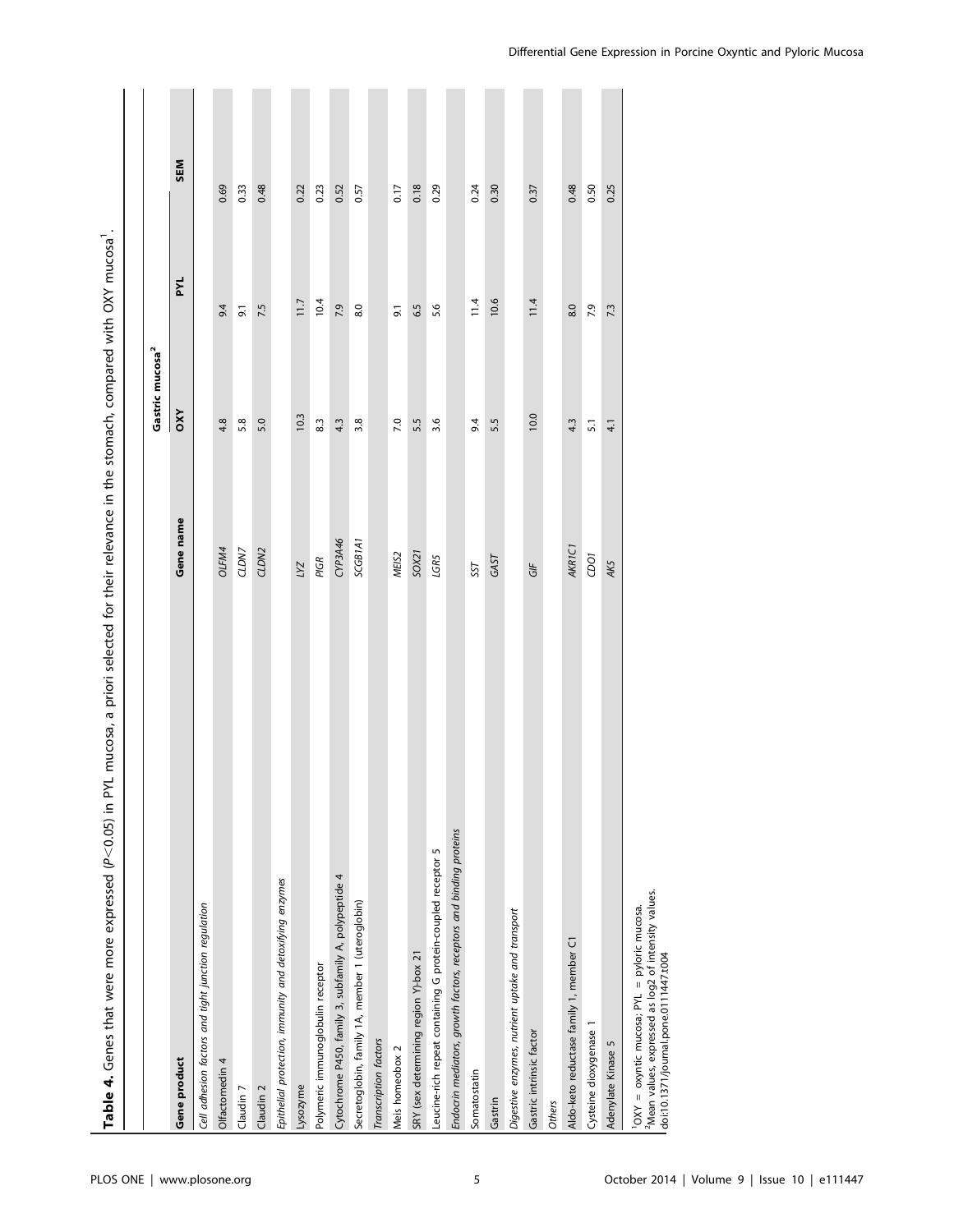| and PYL mucosa, a priori selected for their relevance in the stomach.<br>Table 5. Genes that did not differ for expression in OXY                        |               |                             |      |            |
|----------------------------------------------------------------------------------------------------------------------------------------------------------|---------------|-----------------------------|------|------------|
|                                                                                                                                                          |               |                             |      |            |
|                                                                                                                                                          |               | Gastric mucosa <sup>2</sup> |      |            |
| Gene product                                                                                                                                             | Gene name     | OXY                         | PYL  | <b>SEM</b> |
| Acid secretion and pH homeostasis                                                                                                                        |               |                             |      |            |
| ATPase, class V, type 10D                                                                                                                                | <b>ATP10D</b> | 6.3                         | 6.5  | 0.66       |
| Carbonic anhydrase 2                                                                                                                                     | $\Im$         | 11.8                        | 11.6 | 0.11       |
| Carbonic anhydrase 11                                                                                                                                    | CA11          | 5.4                         | 6.0  | 0.30       |
| Epithelial protection and detoxifying enzymes                                                                                                            |               |                             |      |            |
| Gastrokine 1                                                                                                                                             | GKN1          | 11.8                        | 11.9 | 0.44       |
| PDI family A, 3                                                                                                                                          | PDIA3         | 10.9                        | 10.9 | 0.23       |
| PDI family A, 4                                                                                                                                          | PDIA4         | 9.8                         | 9.8  | 0.16       |
| Mucin <sub>1</sub>                                                                                                                                       | <b>MUC1</b>   | 10.8                        | 10.7 | 0.745      |
| Glutathione peroxidase 1                                                                                                                                 | GPX1          | $\overline{9}$ .            | 9.3  | 0.45       |
| Glutathione S-transferase alpha 4                                                                                                                        | GSTA4         | 8.8                         | 8.2  | 0.34       |
| Endocrin mediators, growth factors, receptors and binding proteins                                                                                       |               |                             |      |            |
| Fatty acid binding protein 5                                                                                                                             | FABP5         | 8.0                         | 7.2  | 0.35       |
| Digestive enzymes, nutrient uptake and transport                                                                                                         |               |                             |      |            |
| Solute carrier family 5 (sodium iodide symporter), member 5.                                                                                             | SLC5A5        | 7.8                         | 8.4  | 0.27       |
| Pancreatic amylase                                                                                                                                       | AMY2          | 5.7                         | 5.1  | 0.33       |
| <b>Others</b>                                                                                                                                            |               |                             |      |            |
| Cysteine sulfinic acid decarboxylase.                                                                                                                    | CSAD          | 5.8                         | 5.4  | 0.18       |
| <sup>2</sup> Mean values, expressed as log2 of intensity values.<br>OXY = oxyntic mucosa; PYL = pyloric mucosa.<br>doi:10.1371/journal.pone.0111447.t005 |               |                             |      |            |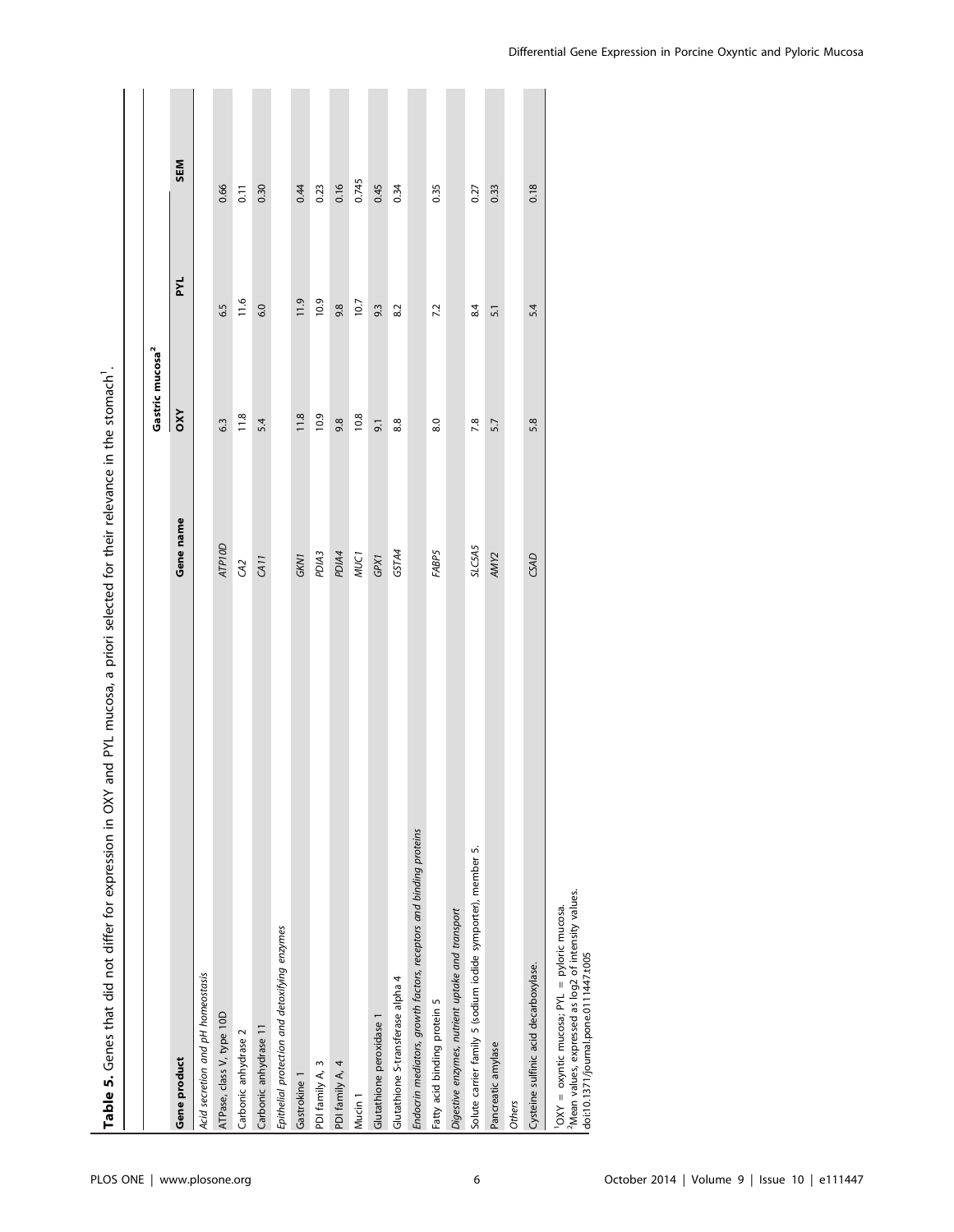Table 6. Validation of the microarray data by quantitative real-time PCR (qRT-PCR) analysis of four representative genes.

|                        | Real Time RT-PCR <sup>1</sup> |            |                  | Microarray <sup>1</sup> |            |                  |  |
|------------------------|-------------------------------|------------|------------------|-------------------------|------------|------------------|--|
| Gene name <sup>2</sup> | <b>OXY</b>                    | <b>PYL</b> | SEM <sup>3</sup> | OXY                     | <b>PYL</b> | SEM <sup>3</sup> |  |
| ATP4A                  | 120.6                         | 0.03       | 12.4             | 33.7                    | 0.2        | 2.3              |  |
| GAST                   | 0.2                           | 316.2      | 65.6             | 0.3                     | 15.9       | 2.6              |  |
| <b>GHRL</b>            | 12.84                         | 4.2        | 2.6              | 7.5                     | 2.6        | 1.1              |  |
| PIGR                   | 2.0                           | 18.6       | 3.9              | 2.6                     | 12.6       | 1.7              |  |

<sup>1</sup>Values normalized for *hydroxymethylbilane synthase* and *ribosomal protein L4* gene expression.<br><sup>2</sup>4TP44, H+/K+ Atpace a: GAST, gastrip: GHPL, ghrolip/obostatip proproportide: PIGP, polymeric

<sup>2</sup>ATP4A, H+/K+ Atpase «; GAST, gastrin; GHRL, ghrelin/obestatin prepropeptide; PIGR, polymeric immunoglobulin receptor.

 $3$ All gene values differed for the different mucosae inside each analysis method ( $P$ <0.05).

doi:10.1371/journal.pone.0111447.t006

confirming similar results in other species. In mice, He et al. [16] revealed the relevance of  $KCN/15$  transcript in OXY and KCNJ15 product in parietal cells, where it is stimulated by acid secretion and can cooperate with KCNQ1. KCNJ15 is also present in chief cells, but not in mucous neck cells. A gene expression study of isolated parietal cells revealed that KCNJ13 is present in significant amounts but shows the same or lower expression levels compared with whole gastric epithelium [17]. The relevance of total fluid excretion in OXY is finally outlined by the greater activation of CLIC6, which presumably creates a chloride ion gradient for water movement in parietal cells [18], in connection with water-selective channels like Aquaporin 4 in the plasma membranes to secrete water in the lumen and produce a more fluid bolus. Finally, these processes require the timely provision of energy substrates, which is evidenced by the increased transcription for genes related to lipolytic activity  $(LPL)$  and glucose transport  $(SLC2A4)$  in OXY compared with PYL. Nevertheless, the similar gene expression of FABP5 in both gastric tissues may indicate that in PYL there is also an important need for fatty acids uptake, as has been evidenced for OXY in comparison with intestinal tissues in mice [2].

We also found that OXY shows increased expression of a gene related to digestion, the acidic chitinase (CHIA), which has already been identified in the stomach of other species, although with a variable degree of expression [19]. The activity of CHIA may be addressed to chitin-containing feeds (as may be also true for wild boar), to insects and other live organisms and be favored by the peculiar pH in OXY, which explains also the reduced gene expression in PYL.

Our results showed that OXY is more specialized for the control of feeding behavior given by the greater expression of genes of the FEEDING\_BEHAVIOR group, where specifically ghrelin was enriched. Other endocrine mediators were found out to be more specifically involved in growth; EGF has a regulatory function on  $\dot{H}^{+}/K^{+}$ -ATPase activity in parietal cells [20], thus its greater gene expression in OXY may be related to a paracrine control based on this growth factor that is not present in PYL. It is known that EGF expression and secretion in the stomach is regulated by capsaicin sensitive peripheral neurons and results in cytoprotective and antiulcerogenic activity together with the increase of CGRP and NO release [21,22]. Furthermore, an upregulated gene expression of IGFBP5 in OXY may be required for regulating cellular growth, differentiation and turnover in parietal cells [23].

GPX1 and GSTA4, which were enriched in the stomach compared with the intestine [2], were not differentially expressed between OXY and PYL, supporting the detoxification role for all mucosa regions against reactive oxygen species [24] and xenobiotics [25]. Mucus is also important for the protection of the stomach, which is supported by the similar expression of the mucin 1 gene in OXY and PYL.

#### Expression in pyloric mucosa

Other relevant gastric control mechanisms are also resident in PYL, including greater expression for GAST and its paracrine negative regulator, somatostatin, released from G-cells and D-cells, respectively. However, in PYL, all of the gastric content is forced to pass toward the intestine. Thus, the significant expression of genes of the LYMPHOCYTE ACTIVATION group in PYL is not surprising. It is furthermore reasonable to find that some proteins involved in mucosal defense such as antibacterial lysozymes and polymeric immunoglobulin receptors, required for IgA transepithelial basal-to-apical transport to the epithelial surface, were more expressed in PYL. The greater gene expression of polymeric immunoglobulin receptor in PYL versus OXY is consistent with previous observations using pigs at different ages [9].Our data reveal that other defense genes encoding for for protein disulfide isomerases (PDI) PDIA3 and PDIA4 are presumably not only highly expressed in chief cells, as reported previously [26], but also in PYL. PDIA3 and PDIA4 are involved in protein folding in rough endoplasmic reticulum and reported to be related to various function, in particular the assembly of major histocompatibility complex class I [27] and redox homeostasis [28], respectively.

It is also worth noting that the genes for the xenobiotic metabolizing cytochrome P450 enzyme, CYP3A46 [29] and a secretoglobin (SCGB1A1), were more expressed in PYL. CYP3A46 may have relevance for protecting the gut against T-2 toxin [30], the mold byproduct of Fusarium spp fungus, that, among other effects, causes vomit. Interestingly, SCGB1A1 is known for its anti-inflammatory properties and for the predominant localization in Clara cells of distal conducting pulmonary airways [31,32]. Finally, the upregulation of genes related to lymphocyte activation may be also linked to the second genes set upregulated in PYL, LIPID\_RAFTS. In fact, lipid rafts are cholesterol-rich microdomains of the plasma membrane known to be also involved in the activation of cytokine signaling [33] and T lymphocytes differentiation [34].

PYL mucosa also shows greater expression of some relevant genes related to the barrier defense of the mucosa: claudin 7 is, for example, necessary for the epithelial barrier integrity and to avoid bacterial translocation [35]. Furthermore, PYL seems to be better equipped than OXY to sustain a much greater turnover rate [36] and may be related to the constant mechanical stress caused by the passage of the feed bolus. This hypothesis is supported by the greater gene expression of the marker of gastro-intestinal stem cells LGR5 [37]. Conversely, GKN1, another gene that is more